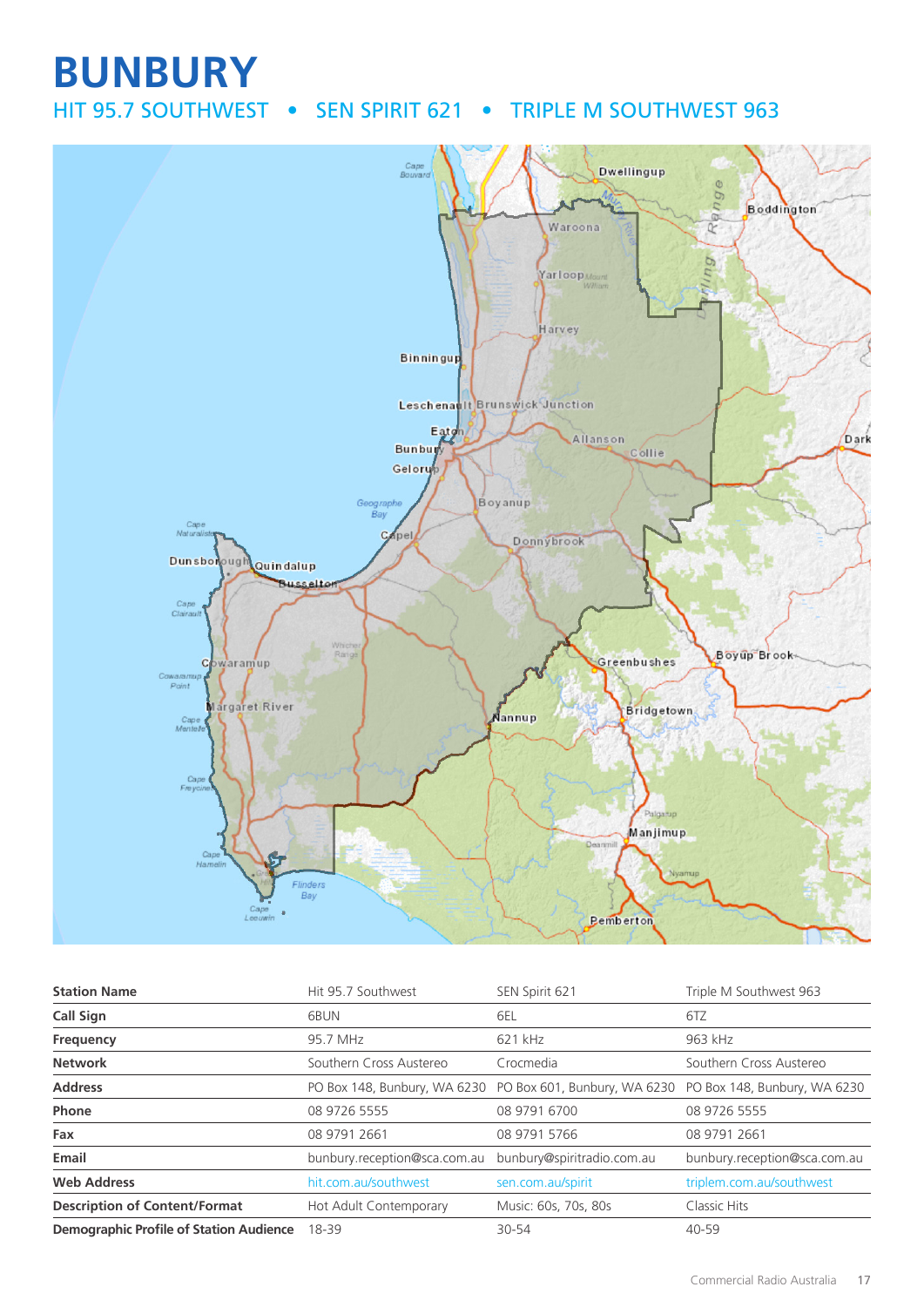# **BUNBURY**

Bunbury has the largest population in Western Australia outside of Perth. Bunbury and the South West region are located 180 kilometres south of Perth, servicing Busselton, Margaret River and Yallingup. This is a coastal holiday area, with excellent hotels and restaurants, world-renowned surfing beaches and a host of holiday locations.

Bunbury has experienced enormous growth in recent years and is the centre of one of the most important regions in the state. The area includes rich farmland as well as mining and power generation plants.

In comparison to the 2011 census, the population within the radio licence area of Bunbury has increased by 10.69% to 161,453. The birthplace for 78% of the population was Oceania including Australian, New Zealander, Indigenous and Islander persons.

31,111 people (19%) were attending an educational institution in 2016, with 47% of these people in infants or primary, 37% attending a secondary educational institution, 8% attending university or another tertiary institution and 8% attending TAFE. 31,111 people (37%) already have a tertiary qualification; 28% have a degree and 72% have a certificate, diploma or another tertiary qualification.

Of the total dwellings (57,548) in Bunbury, 32% are owned outright and 39% are mortgaged. Private rental properties represent 22% of total dwellings. 20% of the total households in Bunbury have a household income range between \$21,000 – \$41,999pa, 22% between \$42,000 – \$77,999pa and 12% between \$78,000 – \$103,999pa.

All major banks, car dealers, fast-food restaurants, hardware/home improvement and an extensive selection of national retail, chain and independent stores are represented in the area.

#### **AGRICULTURE**

The South West is famous for its primary industry, and significant contribution to the state through secondary industry. Bunbury lies in the high rainfall belt along the western coast. Rich pastures support a strong dairy industry that provides most of the state's milk. There are over 90 thousand dairy and 139 thousand beef cattle in the area. The properties in the area support over 84 thousand sheep and lambs.

The area also grows a variety of fruit and vegetables. Over 8 million kilograms of avocados, 7 million kilograms of apples and 200 thousand kilograms of nectarines were produced in the region.

The Margaret River in the south is one of Australia's premium wine producing areas. There are over 5 thousand hectares of grapes in the Bunbury area.

Mining is vitally important. The area is a major producer of aluminium and bauxite.

#### EMPLOYMENT

The majority (53%) of the labour force of 77,576 is employed full time. The main industries of employment are:

- Manufacturing/Electricity Gas Water and Waste Services/Construction;
- Education and Training/Health Care and Social Assistance; and
- Wholesale Trade/Retail Trade/Accommodation and Food Services.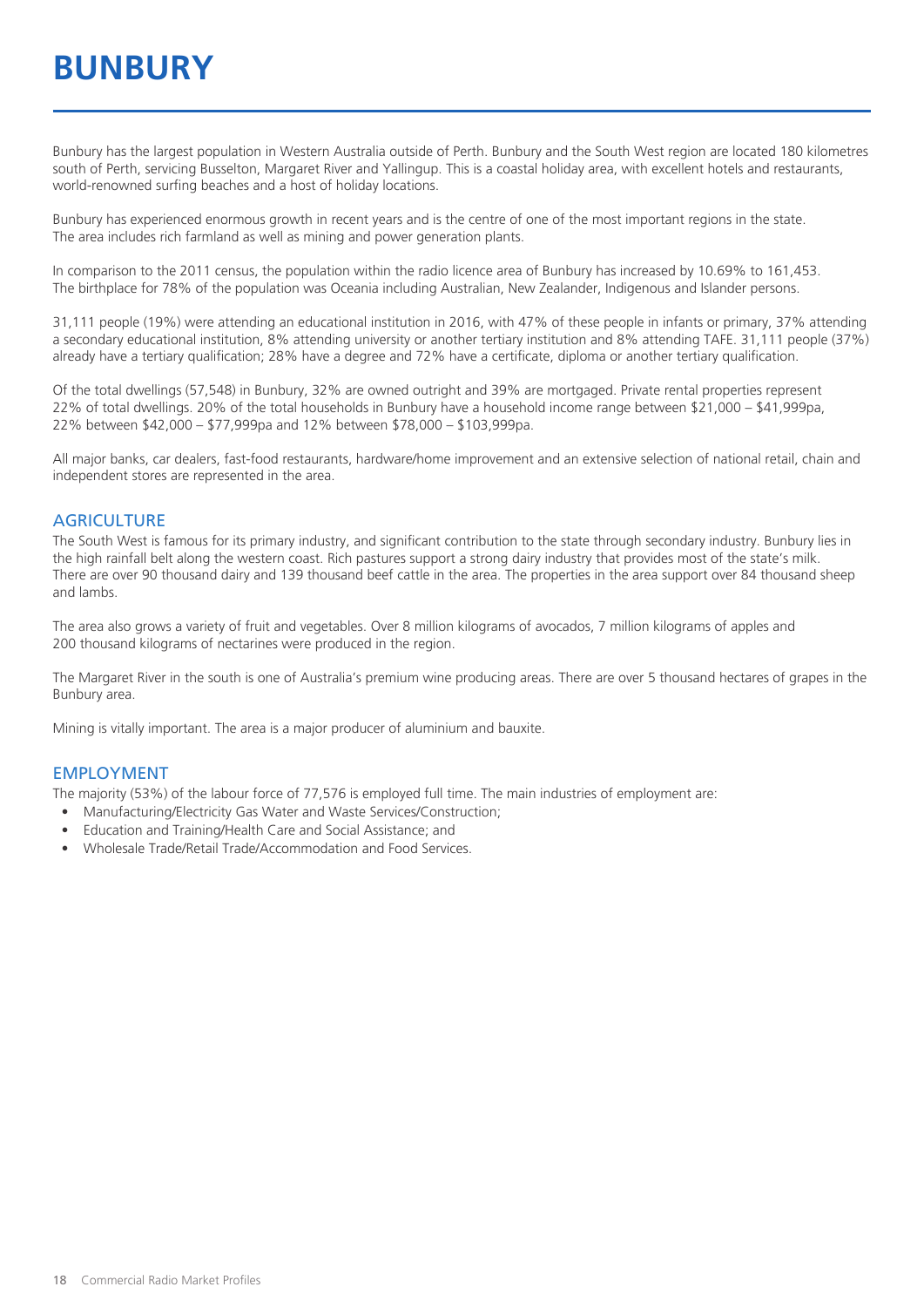# **BUNBURY**

## AGE COHORTS

| Age                          | Male   | Female | Total   | <b>Market</b><br>population |
|------------------------------|--------|--------|---------|-----------------------------|
| $10 + \gamma$ ears           | 68,496 | 70,898 | 139,394 | 86.34%                      |
| 0-9 years                    | 11,393 | 10,666 | 22,059  | 13.66%                      |
| $10-17$ years                | 8,955  | 8,527  | 17,482  | 10.83%                      |
| 18-24 years                  | 5,426  | 4,920  | 10,346  | 6.41%                       |
| 25-39 years                  | 14,120 | 15,085 | 29,205  | 18.09%                      |
| 40-54 years                  | 16,791 | 17,375 | 34,166  | 21.16%                      |
| 55-64 years                  | 10,491 | 11,060 | 21,551  | 13.35%                      |
| 65-74 years                  | 8,270  | 8,184  | 16,454  | 10.19%                      |
| $75+$ years                  | 4,443  | 5,747  | 10,190  | 6.31%                       |
| Total 2011 population        | 72,877 | 72,980 | 145,857 |                             |
| <b>Total 2016 population</b> | 79,889 | 81,564 | 161,453 | 100%                        |
| % change 2011-2016           |        |        | 10.69%  |                             |

### LABOUR FORCE

| <b>Employment classification</b> | Total  | Labour force |
|----------------------------------|--------|--------------|
| Full-time employed               | 41,121 | 53.01%       |
| Part-time employed               | 26,127 | 33.68%       |
| Not stated employed              | 4.898  | 6.31%        |
| Unemployed                       | 5,430  | 7%           |
| <b>Total labour force</b>        | 77,576 | 100%         |

## HOUSEHOLD INCOME

| Income range (pa)       | <b>Total</b> | Occupied<br>dwellings |
|-------------------------|--------------|-----------------------|
| $$0 - $7,749$           | 898          | 1.56%                 |
| $$7,750 - $20,999$      | 2,701        | 4.7%                  |
| $$21,000 - $41,999$     | 11,331       | 19.71%                |
| $$42,000 - $77,999$     | 12,374       | 21.53%                |
| $$78,000 - $103,999$    | 6,680        | 11.62%                |
| $$104,000 - $129,999$   | 6,019        | 10.47%                |
| $$130,000 - $155,999$   | 3,613        | $6.29\%$              |
| $$160,000 - $181,999$   | 2,224        | 3.87%                 |
| $$182,000 - $207,999$   | 1,744        | 3.03%                 |
| $$208,000+$             | 2,589        | 4.5%                  |
| Not stated              | 7,305        | 12.71%                |
| <b>Total households</b> | 57.478       | 100%                  |

#### FAMILY STRUCTURE

| <b>Type of family</b>         | <b>Total</b> | <b>Total families</b> |
|-------------------------------|--------------|-----------------------|
| Couple families - Children    | 18,347       | 42.28%                |
| Couple families - No children | 18,428       | 42.47%                |
| Single parents                | 6,356        | 14.65%                |
| Other families                | 263          | 0.61%                 |
| <b>Total families</b>         | 43,394       | 100%                  |

## **OCCUPATION**

| <b>Employment classification</b>                                     | Total  | <b>Occupations</b> |
|----------------------------------------------------------------------|--------|--------------------|
| Managers/Professionals                                               | 19,157 | 26.59%             |
| Technicians & trade workers/<br>Community & personal service workers | 20,846 | 28.94%             |
| Clerical & administrative workers                                    | 7,867  | 10.92%             |
| Sales workers                                                        | 6,884  | 9.56%              |
| Machinery operators & drivers/Labourers                              | 16,208 | 22.5%              |
| Not stated                                                           | 1.072  | 1.49%              |
| <b>Total</b>                                                         | 72,034 | 100%               |

### INDUSTRY

| Industry                                                                                                      | Total  | Workforce |
|---------------------------------------------------------------------------------------------------------------|--------|-----------|
| Agriculture, forestry & fishing                                                                               | 3,826  | 5.35%     |
| Mining                                                                                                        | 4.805  | 6.72%     |
| Manufacturing/Electricity, gas, water &<br>waste services/Construction                                        | 15,503 | 21.67%    |
| Wholesale trade/Retail trade/<br>Accommodation & food services                                                | 14.096 | 19.71%    |
| Transport, postal & warehousing/<br>Information, media & communications                                       | 2,816  | 3.94%     |
| Financial & insurance services/<br>Rental hiring & real estate services/<br>Administration & support services | 4.434  | 6.2%      |
| Professional scientific & technical services                                                                  | 2,489  | 3.48%     |
| Public administration & safety                                                                                | 3.211  | 4.49%     |
| Education & training/Health care &<br>social assistance                                                       | 13,852 | 19.37%    |
| Arts & recreation services                                                                                    | 783    | 1.09%     |
| Other services                                                                                                | 2,800  | 3.91%     |
| Not stated                                                                                                    | 2,910  | 4.07%     |
| Total                                                                                                         | 71,525 | 100%      |

#### ANNUAL HOUSEHOLD EXPENDITURE

| <b>Product or service</b>            | $$000's$ (pa) |
|--------------------------------------|---------------|
| Food & non-alcoholic beverages       | 717,440       |
| Alcoholic beverages                  | 93,145        |
| Clothing & footwear                  | 125,929       |
| Household furnishings & equipment    | 182,649       |
| Furniture & floor covering           | 62,223        |
| Household appliances                 | 47,769        |
| Household services & operation       | 129,322       |
| Medical care & health expenses       | 290,296       |
| Motor vehicle purchase               | 90,722        |
| Motor vehicle running costs          | 417,056       |
| Recreation                           | 535,944       |
| Recreational & educational equipment | 125,853       |
| Holidays                             | 238,865       |
| Personal care                        | 88,423        |